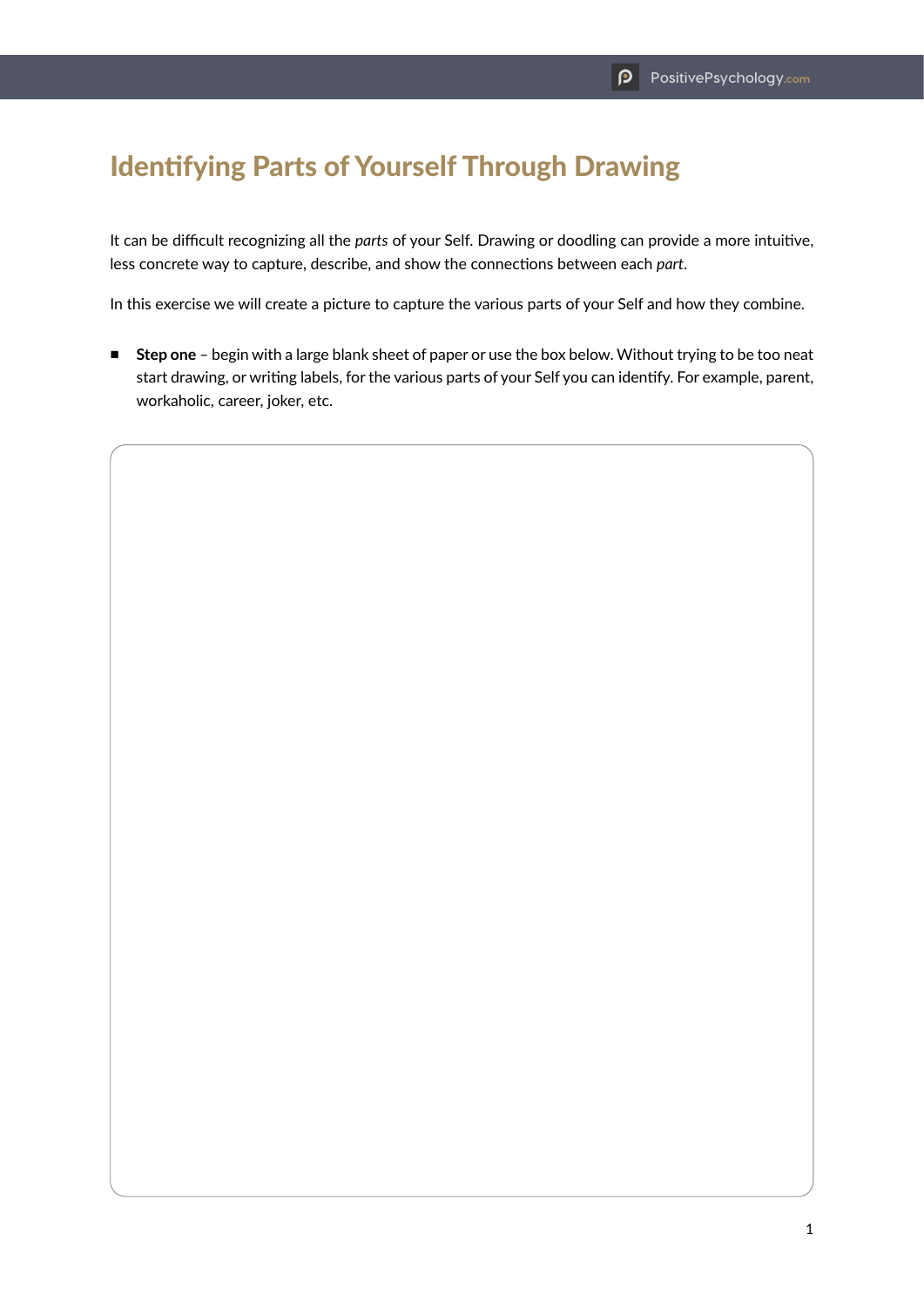- **Step two** show connections that you feel are important. You may end up with something that looks like a mind map or a spider's web.
- **Step three** use colors or shapes to indicate which parts you like or feel optimistic about and which ones you don't like or feel pessimistic about. For example, perhaps some are critical, while others are compassionate.
- **Step four** reflect on the picture you have created. In the box below, describe how you feel about each part? Are they good or bad, and why?